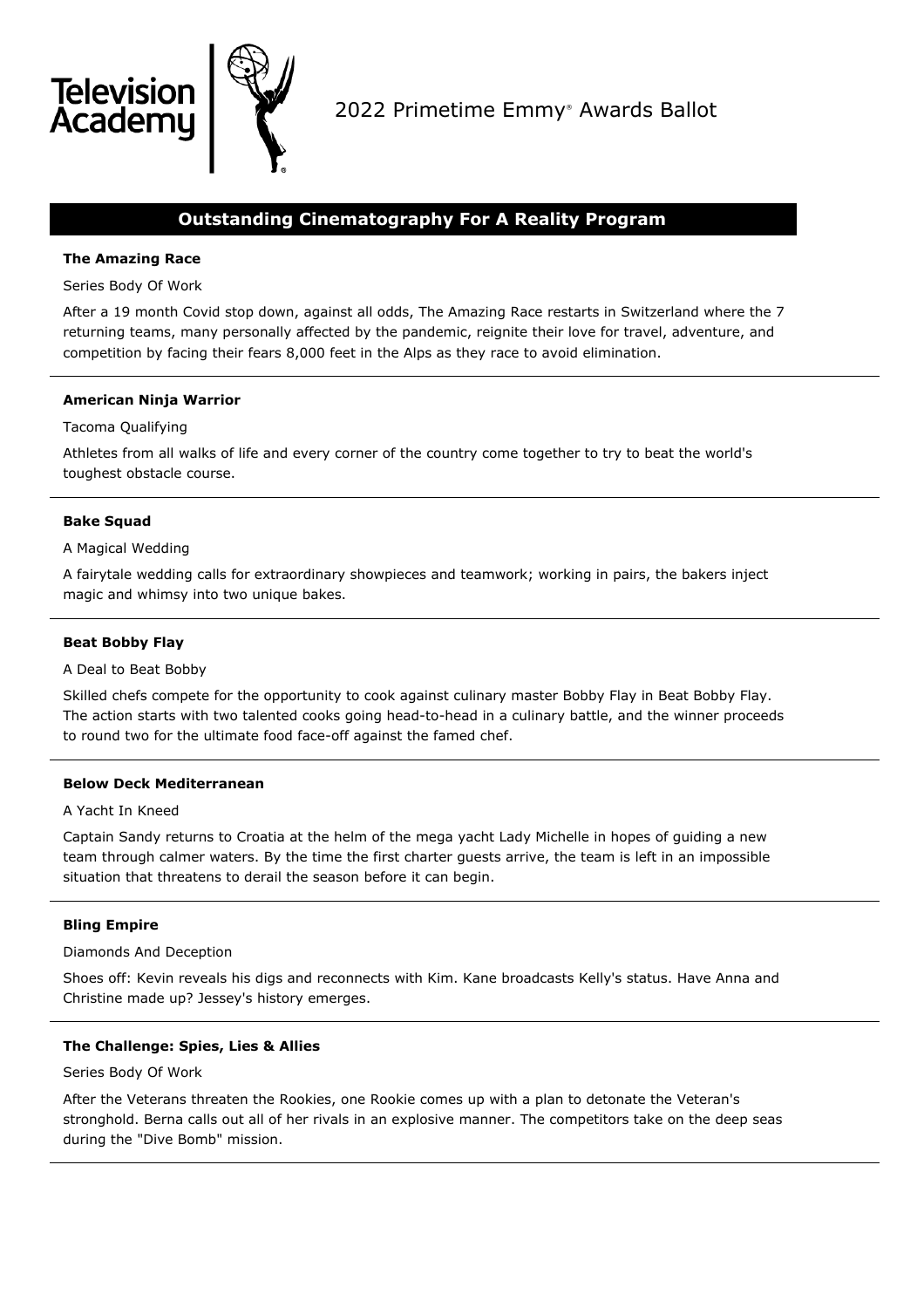## **Cheer**

Daytona Pt. 2: If The Judges Disagree

At the top of day two, Navarro looks strong, but TVCC head coach Vontae Johnson feels confident that his team's technical skills give it a solid shot.

## **Chillin Island**

Lil' Yachty

On a journey through lush swamps with Lil Yachty, our crew learns about the legend of the Skunk Ape, a Yeti-like creature who looms large.

#### **Chopped**

Casino Royale: Finale

Chopped is a cooking competition show that is all about skill, speed and ingenuity where four up-andcoming chefs compete before three expert judges and take everyday items and turn them into an extraordinary three-course-meal. Course by course, the chefs will be chopped from the competition until only one winner remains.

#### **The Circle**

## A Spicy Start

The players move in and virtually mingle, chatting about everything from beloved pups to pimple popping. But who will make the best first impression?

#### **Couples Therapy**

#### Episode 302

Ping traces her problems with Will to a recent trip he took. Cyn opens up about a childhood trauma. India lashes out against feelings of judgment by Dale. Molly reveals the incidents that nearly broke her marriage to Josh.

## **The Curse Of Oak Island**

Series Body Of Work

As The Team Races To Uncover The Swamp's Secrets While They Prepare For The Biggest, Most Strategic Drilling Project Yet, They Are Shocked When They Uncover A Remarkable Ancient Artifact.

## **Deadliest Catch**

Series Body Of Work

When Alaska Department of Fish & Game cancels Red King Crab for the first time in a quarter century the Dutch Harbor fleet must risk new fisheries and forge uncharted waters or watch their way of life disappear forever.

## **Domino Masters**

Finale: The Sky's The Limit

It's time for the finale, as three teams build whatever they want, working around the pre-existing finish line arch; the team whose topple comes out on top wins the \$100,000 prize.

#### **Everybody Loves Natti**

## Dominican Dreams

After a premature labor scare, Natti's doctor, sister and mom urge her to rest and stay in Miami for the birth of her daughter. However, Raphy presses on and meets with his lawyers to try to get permission to travel to the Dominican Republic.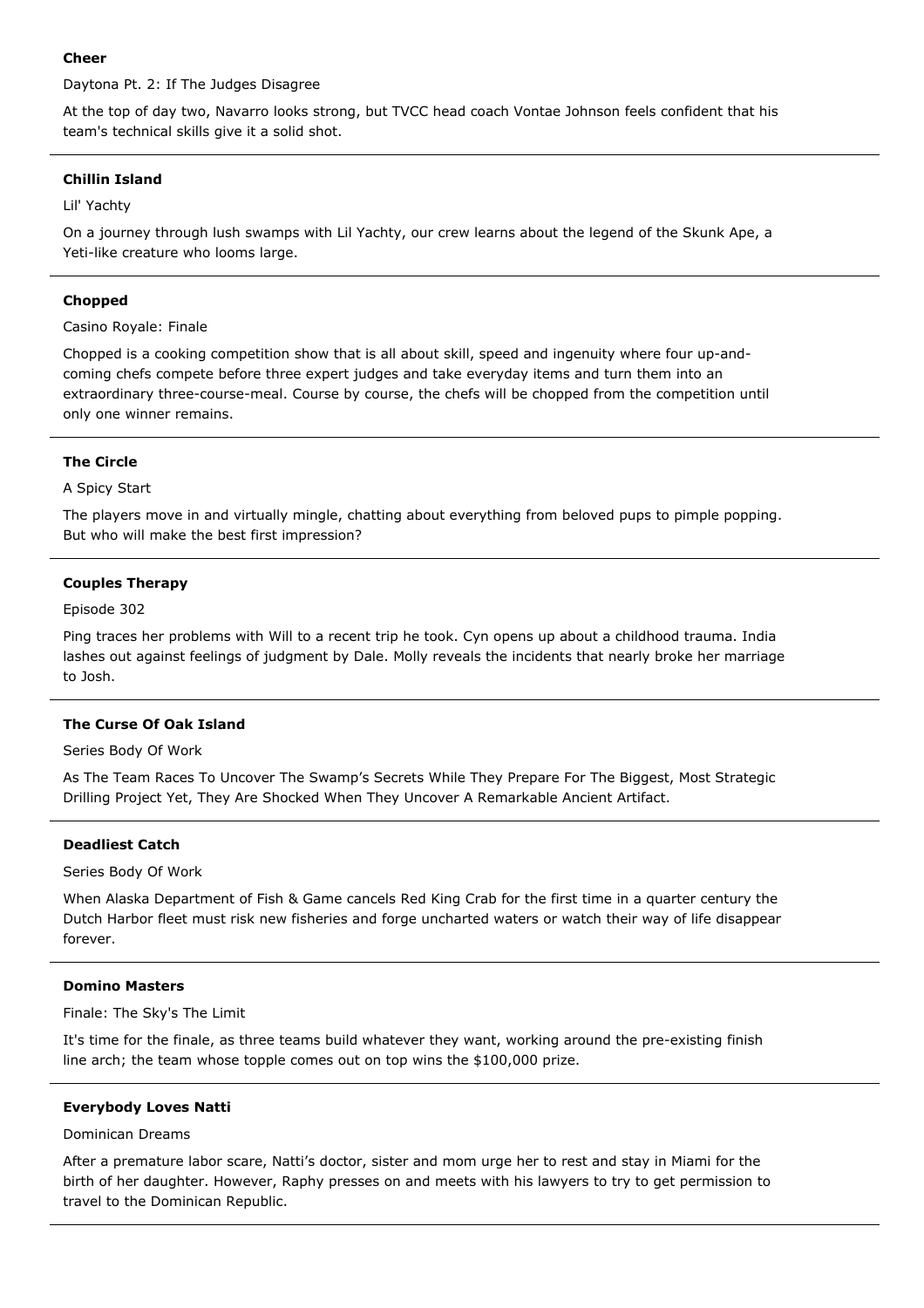## **Fast Foodies**

## Natasha Leggero

Bringing a boat load of class and sass to Fast Foodies, comedian, roaster and tv host Natasha Leggero has the chefs recreate her favorite fast casual burrito without being charged extra for guac.

## **Finding Magic Mike**

## A Talented Man

The Mikes showcase their special talents for a cinematic performance in the desert, but dramatic events bring real-life consequences to the competition.

## **Full Bloom**

Final Floral Face Off

For the ultimate shot at \$100,000, the remaining artists create whimsical floral illusions, but only two will go on to compete in the final challenge, where they'll have to transform a life-sized dollhouse into a jawdropping floral feat.

## **Getaway Driver**

## Electric Shock

A Telsa, a 1966 Impala Wagon and an S2000 try to outrun an elite team of pursuers in a real-life highspeed car chase. A wrong turn sends one driver over the edge, while another getaway ends in shockingly painful fashion.

## **Go-Big Show**

We're Back, Bigger Than Ever!

The Go-Big Show returns on a scale you won't believe. Our dangerous acts risk fire, ice, extreme heights and stomachs to win a shot at the \$100,000 prize. Judged by Rosario Dawson, Jennifer Nettles and Cody Rhodes with new judge T-Pain.

## **Gold Rush**

Parker bets on a risky claim and loses a key team member. Tony storms a new cut with a fleet of new mega machines. Rick's skeleton crew pulls off a miracle. Fred heads to Klondike seeking an alliance.

## **The Hype**

West Coast Classic With A Twist

After facing another curveball, the designers see their work evaluated by industry legend Aleali May as they draw inspiration from their roots to design jackets worthy of special guest Wiz Khalifa's Co-Sign.

# **Intervention**

Krystal

Krystal was born in Big Bear Lake, CA and dubbed "Krystal Cali" with her blonde hair and blue eyes. She seemed to have the quintessential suburban life with her husband and two kids, but when all that fell apart, she turned to alcohol and drugs as a means to cope.

## **The Kardashians**

This Is A Life Or Death Situation

Kim awaits her bar exam results as she fights to save the life of a man on death row. Kourtney and Travis continue blending their families while Kendall is caught in the middle with Scott.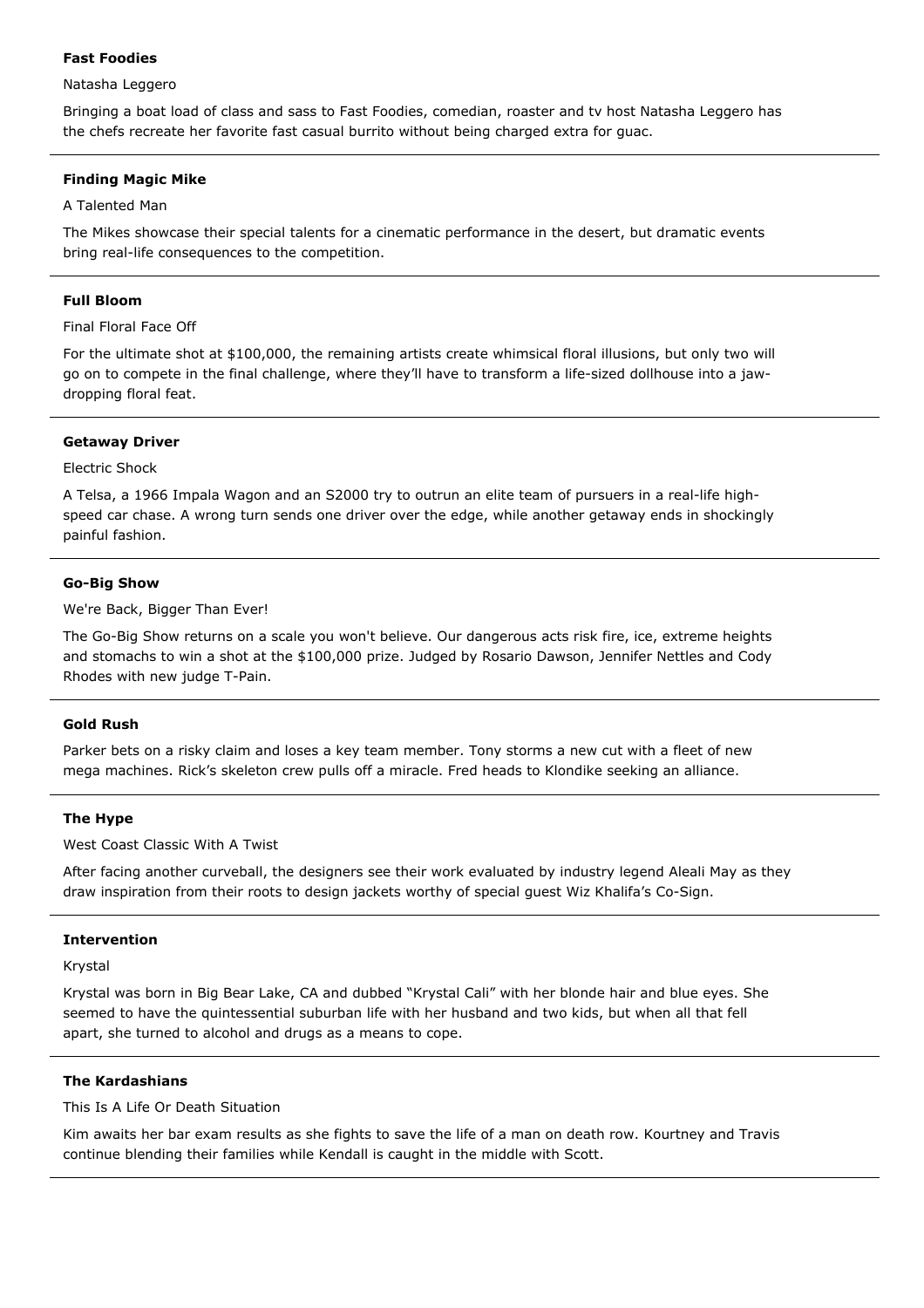# **Legendary**

Grand March Part 1

In part one of the grand march, the houses of Labeija, Alpha Omega, Revlon, Makaveli and Lyght must execute the five major elements of vogue to secure a shot at \$100,000.

# **Life Below Zero**

Fire In The Sky

As fall looms, residents of the arctic take advantage of unseasonably mild conditions to improve their food security and complete vital projects.

# **Lizzo's Watch Out For The Big Grrrls**

HBCYou Band

Ten tour hopefuls arrive in the BIG GRRRLS house, though an ankle injury threatens one. The morning begins with the dancers being awakened by the Langston University Marching Band, with whom they will perform "Good as Hell," their first event to be judged by Lizzo and legendary choreographer Tanisha Scott.

# **The Lost Kitchen**

Mussels, Lavender, Carrots, Duck

Erin opens the dining room for the first time since 2019 and plans a special menu full of favorite dishes to celebrate the occasion. However, she must quickly reimagine her menu when a walk-in fridge fails and she loses key ingredients.

# **Love Is Blind**

Leaving Paradise

Time winds down in Mexico, but not before a tense post-party discussion, a group beach day and intimate revelations.

# **Love On The Spectrum U.S.**

Episode 1

Dani dreams of a man with a passion for animation. James gets dating advice from family but just wants to be himself. Abbey meets a match at the zoo.

# **Making The Cut**

Avant-Garde

The designers will work in collaboration with iconic American brand, Levi's, to create a two-look denim collection, with one look being an Avant-Garde denim showstopper. Many of the designers bring their Agame, giving the judges a tough decision while other designers falter and are forced to fight to avoid elimination.

# **My Mom, Your Dad**

I Got Me A Girlfriend

After making the painful decision to leave the Second Chance Retreat, a parting parent gets their own chance to meddle. Later, the kids get creative with their final parental pairings.

# **Nailed It!**

Paranormal Pastries

The bakers make candy apple aliens and a Loch Ness monster cake based on mysterious creatures from outer space and freshwater depths.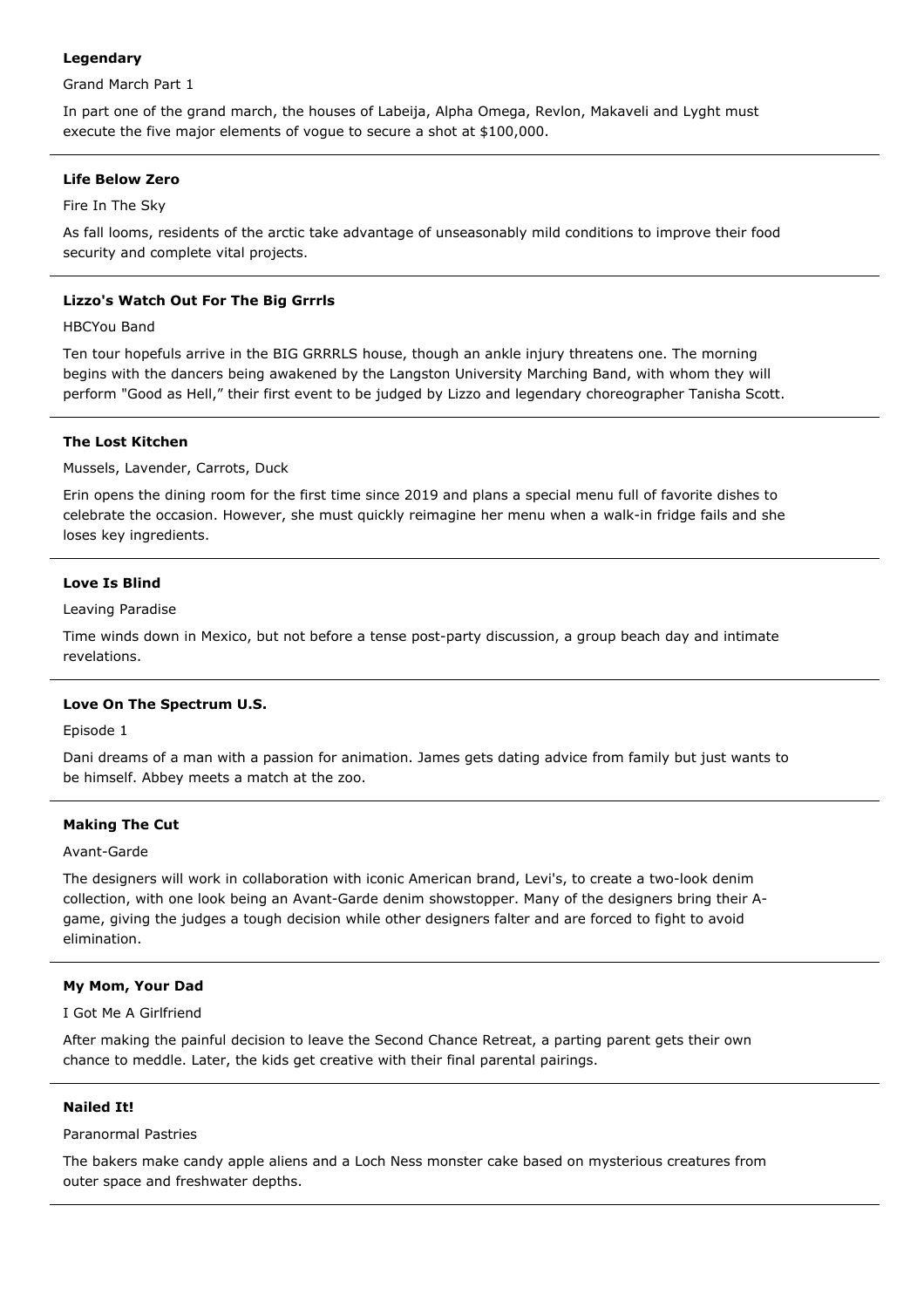# **Queer Eye**

Showdown At The Broken Spoke

A honky-tonk dance instructor known for her Daisy Dukes isn't the typical grandma; her daughter wants her to rein it in, but change won't be easy.

# **Restaurant: Impossible**

Burnt Out In Berkeley

Robert Irvine is on a mission to save failing restaurants from total collapse. He and his design and construction team use all the ingenuity, elbow grease and heart they've got to give small business owners a fighting chance at turning their restaurants and their lives around.

# **RuPaul's Drag Race**

Series Body Of Work

The queens take us to Gay Paree, in the most romantic musical of all time, "Moulin Ru." Singer Andra Day (The United States vs. Billie Holiday) guest judges; actor Leslie Jordan (Will & Grace) guest stars.

# **School Of Chocolate**

Give Me Some Sugar

Amaury creates a mind-blowing sugar dome with plastic wrap, a bucket and trapped air. Can the chefs use the technique for their own winning sweets?

## **Selling Sunset**

New Friends, Old Enemies

Drama looms following a tour of French Montana's opulent digs when Vanessa bonds with Christine and then connects with Chrishell, Heather and Mary.

## **Survivor**

Series Body Of Work

The 41st season of Survivor takes place in Fiji. 18 contestants are split into three tribes and the search for hidden idols begins. The tribes battles hard at the first challenge. Two of the tribes head to Tribal Council and each vote off a member of their tribe.

# **Sweet Life: Los Angeles**

You Got Me F\*\*ked Up

After P'Jae's showstopping arrival at Amanda's Palm Springs birthday weekend leaves the group divided, an opulent dinner party brings more drama when uncomfortable confrontations interrupt the good vibes.

# **Temptation Island**

Where Are You Sleeping?

Reeling from their video messages, or lack thereof, the couples face new uncertainties.

# **Tough As Nails**

Series Body Of Work

Tough As Nails is a competition series about Americans who roll up their sleeves and get their hands dirty to keep America running. Real People, Real Life, Real Tough. Competitors are tested for their strength, endurance, life skills and mental toughness in challenges that take place at real-world job sites.